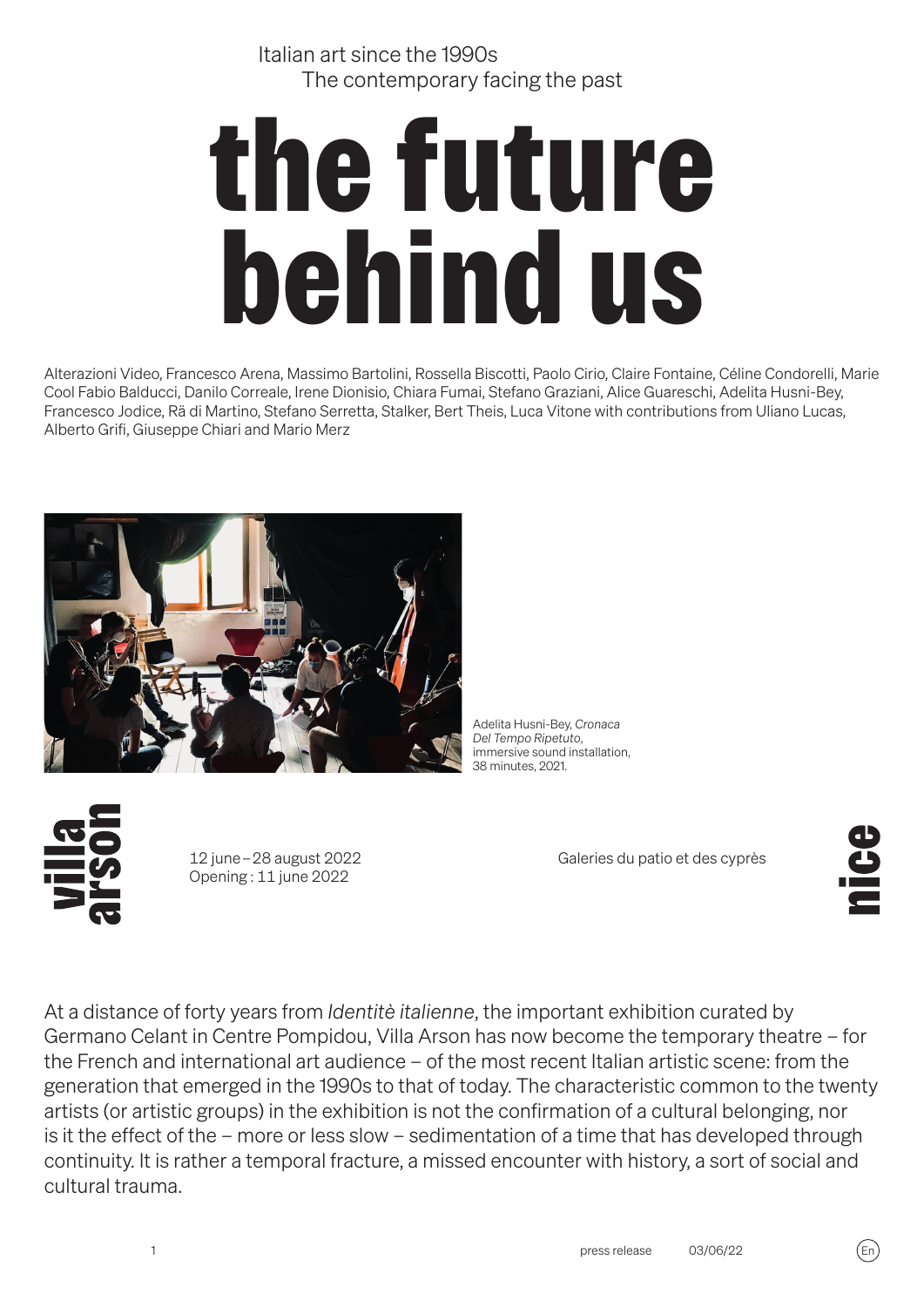This kind of artistic scene is defined by the disorientation caused by the official cancellation of the revolutionary and creative wave of the 1970s and the need to permit the emergence (if not the recovery) of that which had been removed by the ideological and neo-liberal reactions which began in the 1980s.

The exhibition, beginning with its very title *The Future Behind Us*, explicitly refers to a little explored image of the contemporary Italian artistic scene: that marked by an anachronism, by a basic gap that sees a great anticipatory emancipation such as that expressed by the social forces of the 1970s. As a consequence, the view that this exhibition displays is two-fold and upside down. The temporal fracture becomes the space of an appointment and an encounter with the past – a past that none of the participating artists has lived in person but to which they intend to be witnesses. Bringing together under a common denominator that which three generations of artists have produced is anything but easy in the light of the Cultural dispersion that this scene has suffered over the past few years.

The exhibition itinerary opens, not by chance, with a well-known work by Luca Vitone, *Carta Atopica* created in 1992. This is a choral response to the fundamental impossibility of orientation that is equal to the historicsocial Italian situation of the time. We can read in this map orographic emergencies, water basins, the irregularities of the terrain, the urban conglomerates and isolated hamlets. These signs are admittedly the recording of traces, but of silent traces that cannot be decodified, making it impossible to decipher where we really find ourselves. It is no exaggeration to claim that, in *Carta Atopica*, this (historic and ontological) uprootedness that characterises not only the artistic generation of the 1990s but also the subsequent ones, is on display in its entirety.

The crises of both the subject and toponymy, recorded within the exhibition, allow the primacy of the context to emerge, only in the forbidden images of the disruption of the 1970s, which is able to find plural and available modelling for reading and interpreting contemporaneity. A condition of being heirs without a direct inheritance. So, in the rooms, we encounter the themes and repositioning of key figures in that decade who introduced new ways of thinking, of saying, of being: from Franco Basaglia's psychiatric subversive reforms (Stefano Graziani) to Carla Lonzi with her feminist theories (Claire Fontaine and Chiara Fumai), from the anarchist Pinelli (Francesco Arena) to the sexual liberation group Fuori (Irene Dionisio), from Nanni Balestrini (Danilo Correale and Claire Fontaine) and Gruppo '63 (Luca Vitone) to Alberto Grifi's radical cinema (Alice Guareschi), from the more political Enzo Mari (Céline Condorelli) to the conceptual composer Giuseppe Chiari (Massimo Bartolini), from the members of Autonomia (Rossella Biscotti) to the founders of the Centre for theatrical experimentation and research in Pontedera (Rä di Martino). This section of a more archaeological nature entitled *Becoming Ex*, is intertwined with another section, *Exodus Exercises,* more broadly dedicated to subjects such as the rejection of work (Danilo Correale), the passage to post-Fordist labour (Marie Cool Fabio Balducci), counterinformation (Stefano Serretta and Francesco Jodice), non-authoritarian pedagogy (Adelita Husni-Bey), and many others. Both are followed by a further section,

*We Still Want Everything* (Alterazioni Video, Bert Theis, Paolo Cirio, Stalker), where, if there is some form of recovery at play, it is precisely that of the practices in the areas of urbanistics, ecology and media-activists, in parallel with the anti-globalisation movement.

The whole exhibition, that follows a thematic development in parallel with the emergence – from the 1990s and on an international scale – of the Italian Radical Thought of Paolo Virno, Giorgio Agamben, Maurizio Lazzarato, Silvia Federici, Antonio Negri, Christian Marazzi and Franco Berardi Bifo, in its setting between the 1970s and the present and situating itself in France, offers the opportunity of returning to the fundamental exchanges between the Italian cultural scene and the French one with Michel Foucault, Gilles Deleuze and Felix Guattari, amongst others.

Deprived of a pre-established repertoire of potential acts, the generation of artists present in the exhibition is destined to seek out new spatial-temporal coordinates through the production of subjective and conceptual maps, the recording of collective events, urban perambulations, spatial modelling and the claims against the gender matrix of the built environment. MS

Exhibition realized in collaboration with the MAMAC (Museum of Modern Art and Contemporary Art of Nice) which presents "Vita Nuova. New challenges for art in Italy 1960 - 1975 ". Curated by Valerie Da Costa. Until October 2, 2022.

With the support of Kultur | Ix - Arts Council Luxembourg Event held within the framework of the French Presidency of the Council of the European Union.

Villa Arson thanks its partners, as well as the galleries Galleria Raffaella Cortese, Milano ; Frittelli arte contemporanea, Florence ; Magazzino, Rome ; Michel Rein Paris/Brussels ; P420, Bologna ; Galerie Nagel Draxler, Berlin- Köln-München ; Galleria Rolando Anselmi, Roma-Berlin. The Collection Mudam Luxembourg, Musée d'art moderne Grand-Duc Jean. The private collections Agiverona Collection, La Gaïa, Busca ; Gianni Garrera, Rome ; Fabio Agovino, Naples ; Bert Theis Archive, Hefflingen ; Micromuseum Collection, Palermo.